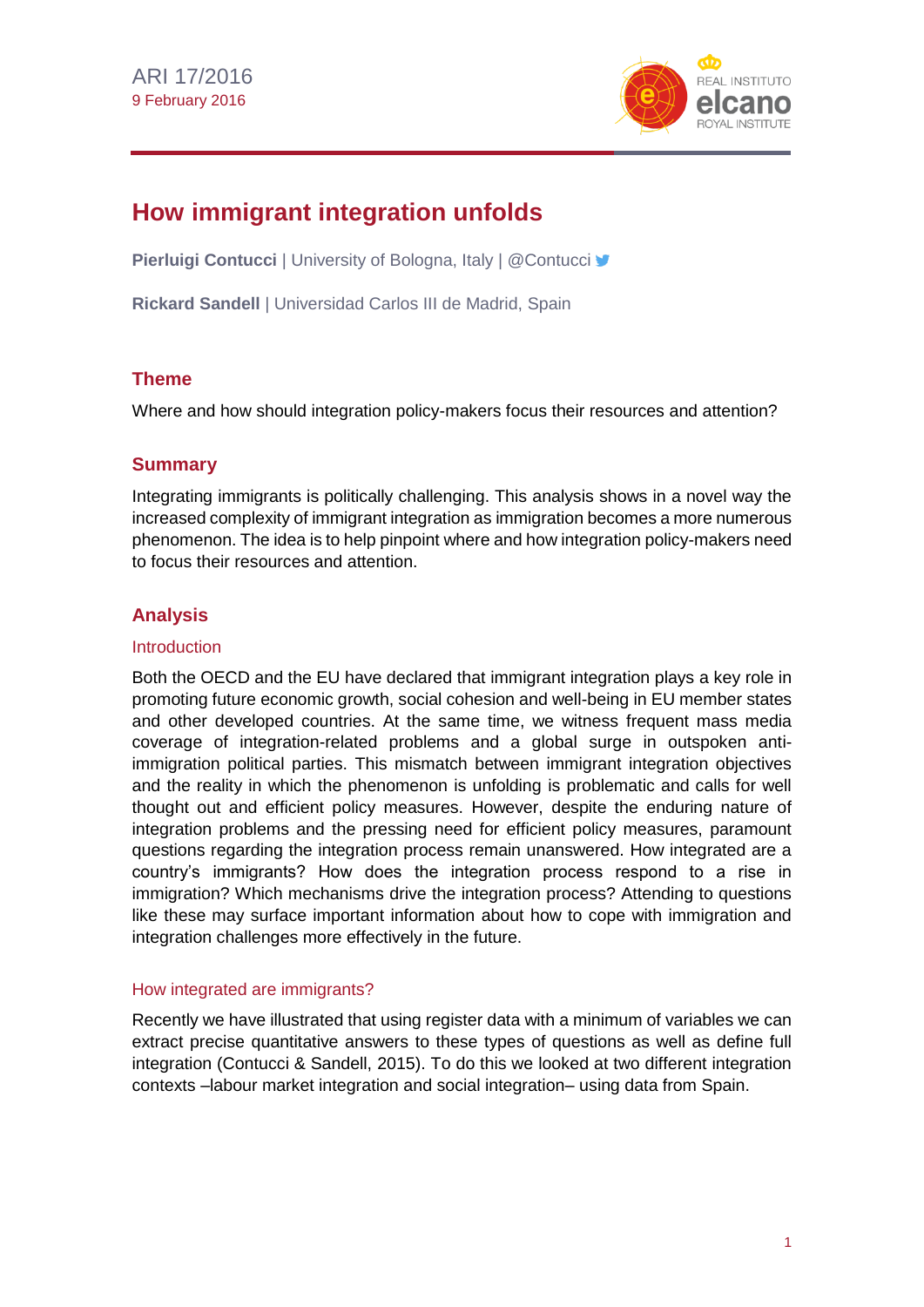

**Figure 1. Immigrant density and immigrant integration in Spain**

Note: the panels show the average behaviour of integration quantifiers versus immigration rates in Spain. Included are: coloured data points, best fit (line of the same colour) and full integration levels (black line). Green data –upper left panel– are the rates of permanent jobs given to immigrants; orange data –upper right panel– are the rates of temporary jobs given to immigrants; blue data –lower left panel– are the rates of mixed marriages; and, finally, red data –lower right panel– are the rates of new-born children from mixed couples.

Source: the authors.

Figure 1 shows the result of our analysis: we compare our measure of observed immigrant integration with our definition of full immigrant integration. The measures of integration in the labour market are obtained using information about the local rates of temporary and indefinite labour contracts given to immigrants in Spain. The data for 2005-10 are drawn from across municipalities with populations of over 40,000. Similarly, social integration measures are obtained using information about the local rates of intermarriage and the rates of new-borns with one native and one immigrant parent in Spain. The data for 1999-2008 are drawn from across municipalities with populations of over 10,000. Our analysis, simply put, consists in looking at the relationship, or functional dependency, between the (local) magnitudes of integration in the two integration contexts and (local) levels of immigration for as many instances and places for which there are available data and comparing the resulting average measure of observed integration with our measure of full integration. Full integration is simply when immigrants and natives are indistinguishable. That is, when the fact that some people are immigrants does not affect the likelihood of an immigrant getting, say, a job or marrying a native and vice versa (see Barra *et al.*, 2014, and Contucci & Sandell, 2015, for further information regarding data sources, definitions and methodology.)

The available data reveals a complicated social reality and illustrates in a very explicit way some difficulties ahead for societies that, for instance, progressively need to rely on labour migration to sustain current levels of welfare and economic growth. We can see that while the labour market integration process (the upper panel in Figure 1) approaches full integration regardless of the rate of immigrants, its social counterpart (the lower panel in Figure 1) dramatically lags behind as the size of the immigrant population increases. Spain, which is our case country, has close to full labour-market integration regardless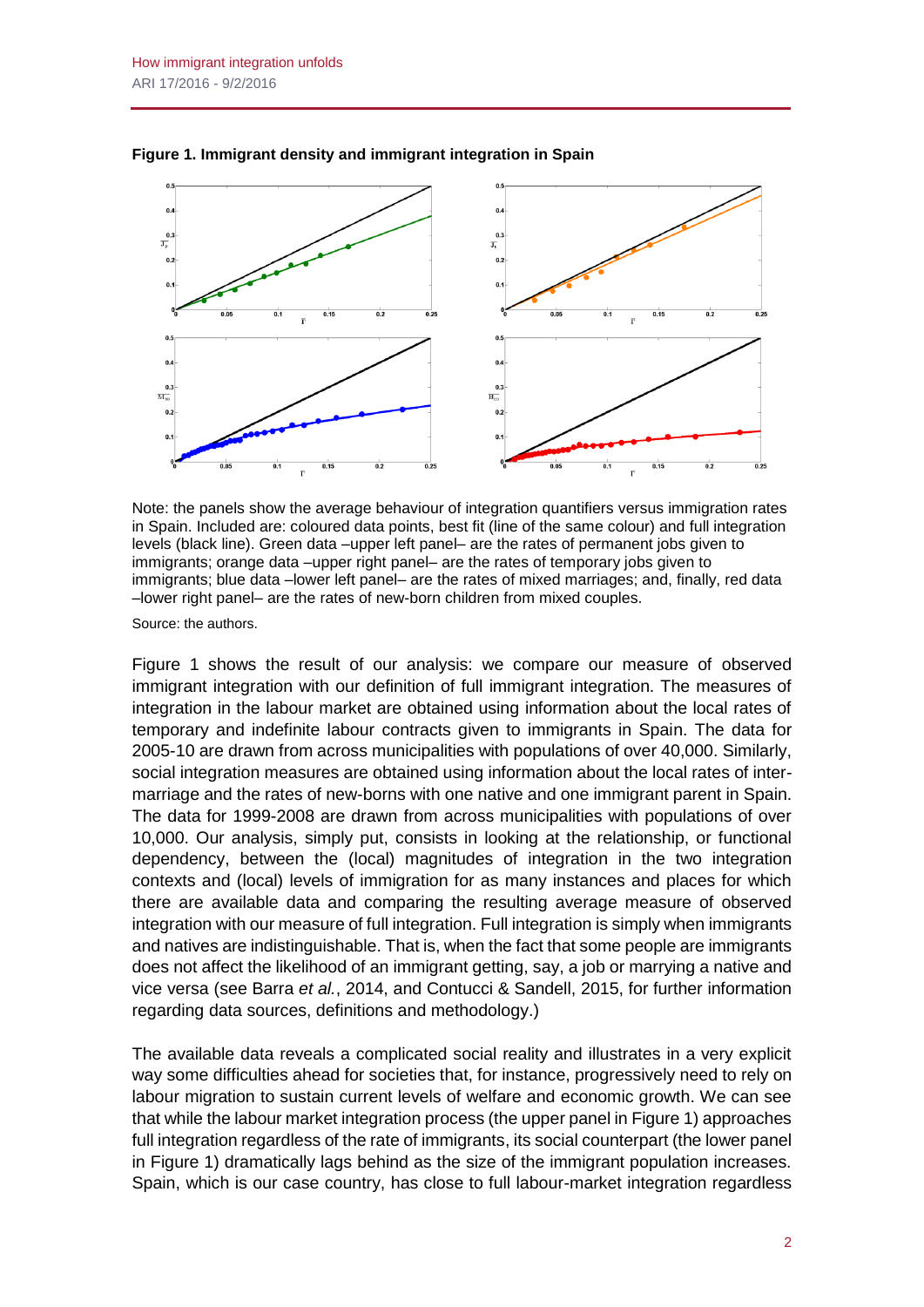of the number of immigrants in the system, whereas social integration quickly decreases and stagnates well below full integration as immigration rises. The gap between labour market and social integration therefore quickly increases with an increased rate of immigrants in a location. Thus, having to rely on immigration and the successful integration of immigrants to secure the 'economic' future seems unrealistic if the growing social integration deficit is not addressed when and if immigration levels rise.

#### Why social and economic integration differ

This simple analysis, moreover, identifies an important source for the observed differences between the two integration processes. A linear increase of the indicator over immigrant density of the type we observe for labour-market integration, suggests that employer-employee decisions about whether to engage in a mixed native-immigrant labour contract are made independently of how other employer-employee decisions were made. In other words, social network effects are unimportant in this integration context. This is not the case for social integration. The observed non-linear growth of social indicators over immigrant density is due to the fact that individual choices are interdependent. That is, choices affecting inter-partnership decisions are mostly delegated to social networks through an interaction mechanism. These differences demand different policy responses. For example, when integration grows linearly with immigrant density, as our labour participation indicators, effective policy responses should focus on problems such as access to labour markets, to improve integration, whereas integration induced by social action and interaction requires policies targeting the quality and intensity of interaction between immigrants and locals.

# **Conclusions**

In other words, when faced with increasing immigration, the springboard for high overall integration is the social integration process. In this case, the social integration process takes place among strongly correlated agents. This means that to achieve high overall integration in this system the interaction mechanism that generates segregating forces has to be identified and neutralised by means of policies. If left unattended these discrepancies may undermine the immigration strategy adopted by many governments and international organisations.

The question is how? Our quantitative analysis describes the average behaviour of the integration process across numerous localities in the system under study. Therefore, having established the characteristics and performance of a particular integration process in a society or region we can easily extract information about fluctuations around the mean values with a view to identifying best practices (localities that over-perform) in the system. Furthermore, international comparisons and the benchmarking of integration efforts are lagging behind because of the lack of efficient comparative measures of the integration phenomena. Provided that suitable (statistically robust) data are available, regional and international comparisons are easily accomplished using this analytical framework. Needless to say, international and interregional comparisons would help in providing important clues on how to promote social integration processes as immigration levels rise.